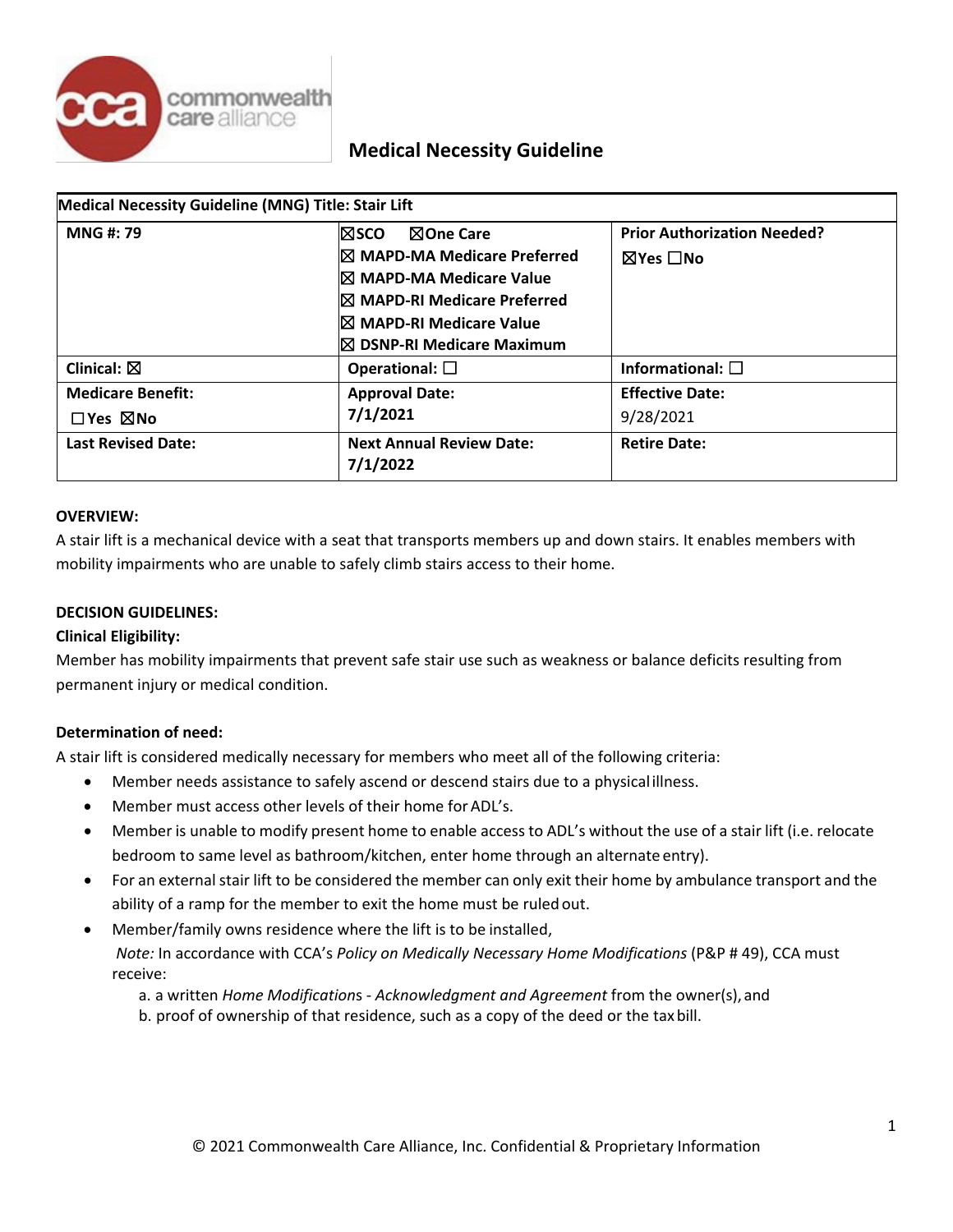

## **LIMITATIONS/EXCLUSIONS:**

- 1) Member cannot safely transfer onto/off the seat of the stairlift.
- 2) Member cannot independently maintain their seated balance when using the stairlift.
- 3) Member cannot independently operate the controls of the stair lift safely.
- 4) Member rents their residence and is eligible for reasonable accommodations fromlandlord.
- 5) Other less costly alternatives must have been considered (as part of the assessmentprocess),
- 6) Community resources and alternative funding sources must have been exhausted, including but not limited to grants and the Massachusetts Home Modification Loan Program.
- 7) Stair Lift installation does not include the cost, if any, of restoring a site to its previous configuration or condition, this includes but is not limited to:
	- a) The removal of any installed equipment or modifications if and when the member is no longer in the need of it; or
	- b) The removal or remediation of existing modification or structures.

## **KEY CARE PLANNING CONSIDERATIONS:**

Member is motivated to use this system in order to access other levels of their residence. A stair lift will improve the member's life by allowing them to complete their ADL's more efficiently. Member has explored alternative funding sources such as grants or Massachusetts Home Modification Loan Program.

## **AUTHORIZATION:**

## **HCPCS code S5165 is to be used for Stair Lift authorization requests.**

## **Documentation Requirements:**

- 1. Standard written Order (SWO)
- 2. Letter of Medical Necessity (LMN)
	- a) Clinical evaluation notes from a physical or occupational therapist that states the medicalnecessity.
- 3. Detailed Home Modification Plan, including:
	- a) *Home Modification*s *Acknowledgment and Agreement* from the owner(s), asapplicable,
	- b) Detailed drawing of the Home Modification, and
	- c) The service provider's quote regarding the cost of the of Home Modification,including:
		- 1) a labor detail sheet, and
		- 2) the manufacturer's invoice for any products used under the HCPCS Code S5165code.

### **REGULATORY NOTES:**

N/A

### **RELATED REFERENCES:**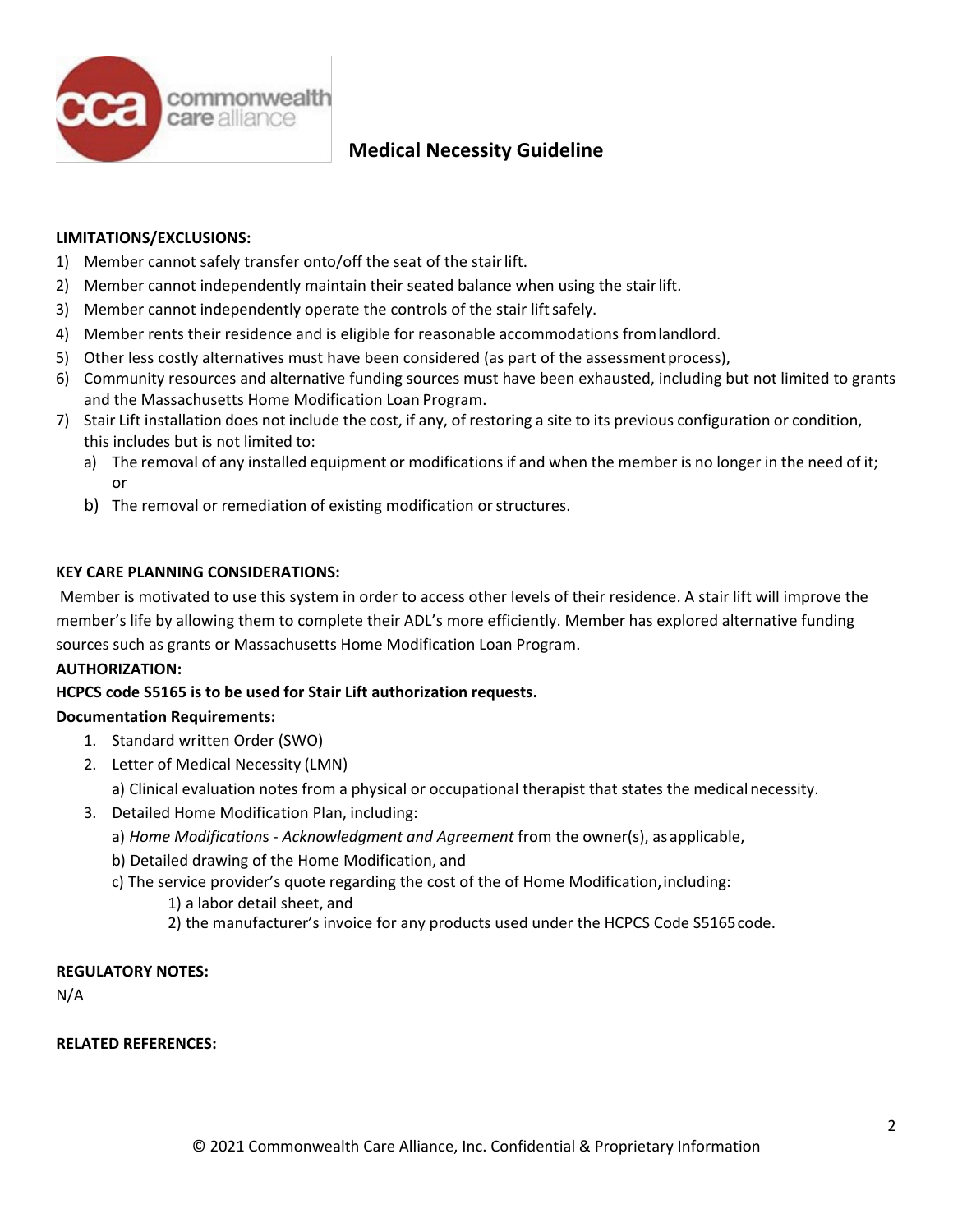

This MNG guide is not a rigid rule. CCA has the mission to address all of our complicated members' health needs. Care partners can identify members with Behavioral Health and HOPE (\*) challenges who may benefit from extending these guidelines to support our at-risk members' unique health challenges. CCA encourages our clinicians to clearly document our members' unique health contexts when requesting care which does not meet this formal DST's conditions and recommendations.

\*High Opiate Patient Engagement = members with high doses of opiates whom we hope to help by treating their pain alternatively and reducing their exposure to dangerous opiates.

Commonwealth Care Alliance: Home Modification Decision Support Tool (DST) # 160 Mass Health; 130 CMR 450.204: Medical Necessity; 130CMR 428.402 Definitions; 130CMR 409.402: Definitions**;** 130CMR 409.414 Non-covered services, <http://www.mass.gov/eohhs/consumer/disability-services/housing-disability/home-mod-loan/>

## **ATTACHMENTS:**

| Acknowledgement and Agreement Form |
|------------------------------------|
|                                    |

#### **REVISION LOG:**

| <b>REVISION</b> | <b>DESCRIPTION</b> |
|-----------------|--------------------|
| <b>DATE</b>     |                    |
|                 |                    |
|                 |                    |
|                 |                    |